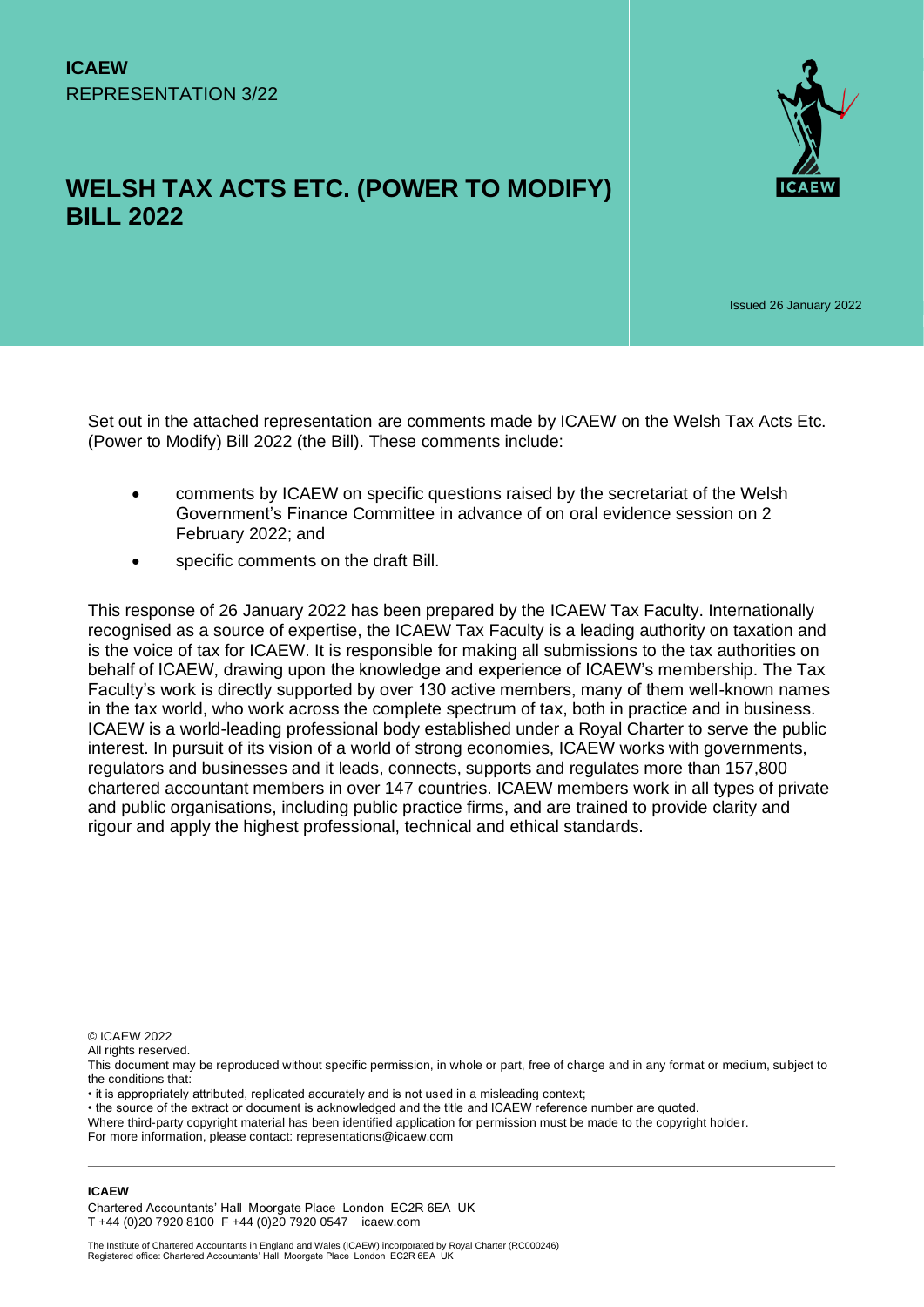# **INTRODUCTION**

- 1. Set out below are comments made by ICAEW in relation to the Welsh Tax Acts Etc. (Power to Modify) Bill 2022 (the Bill). The Bill, and accompanying papers and statements, can be found [here.](https://business.senedd.wales/mgIssueHistoryHome.aspx?IId=38480) Our comments consist of two sections, as follows.
	- Comments on specific questions raised by the Committee secretariat in advance of on oral evidence session on 2 February 2022.
	- Specific comments on the draft Bill.

# **COMMENTS ON SPECIFIC QUESTIONS RAISED BY THE COMMITTEE SECRETARIAT IN ADVANCE OF ON ORAL EVIDENCE SESSION ON 2 FEBRUARY 2022**

# **Whether you agree with the purpose of the Bill**

2. We support the policy purpose behind the Bill. Given that the UK Government continues to make changes to the Stamp Duty Land Tax (SDLT) regime, it is clearly important that the Welsh Government has the tools needed to be able to react to such changes if they are likely to have a significant impact on Land Transaction Tax (LTT).

# **Strengths and weaknesses of the Bill**

- 3. The strength of the Bill is it should allow changes to be made quickly to the devolved taxes in react to changing external circumstances.
- 4. The weaknesses of the Bill are that changes will not be made through primary legislation and there is a danger of a lack of proper scrutiny of any regulations which will be made under this Bill.
- 5. One of our principles of good tax policy is that tax legislation should be enacted in primary legislation rather than secondary legislation. These proposals allow for changes to be made by way of secondary legislation, i.e. regulations, which is contrary to our principles. That said, we understand the specific difficulties face by the Welsh Government responding to changes made the UK Government in relation to, for example, SDLT.
- 6. As we understand it, one of the reasons for this approach is that Wales does not have an equivalent Finance Bill procedure for making annual changes to the Welsh Tax Acts. While we appreciate that at present such a procedure may not be considered to be necessary because annual changes are likely to be few in number, nevertheless we think that consideration should be given to having the capability to adopt an annual Finance Bill procedure. This would ensure that any changes could be enacted by way of primary legislation. It would also ensure that a procedure is in place so that, if and when further tax raising powers are devolved to the Welsh Government, it has the necessary mechanism to make changes quickly. We understand that similar problems are faced in in relation to amending the devolved Scottish Taxes and similar calls have been made for a legislative process to allow for such changes to be made.
- 7. It is important to ensure that all measures are subject to proper and effective scrutiny. A weakness of the Bill is the extensive powers given to make changes by way of secondary legislation. There is always a danger with a regulation making powers that there is insufficient scrutiny of them as compared to that given to primary legislation. This is particularly important given that any regulations could contain retrospective powers, although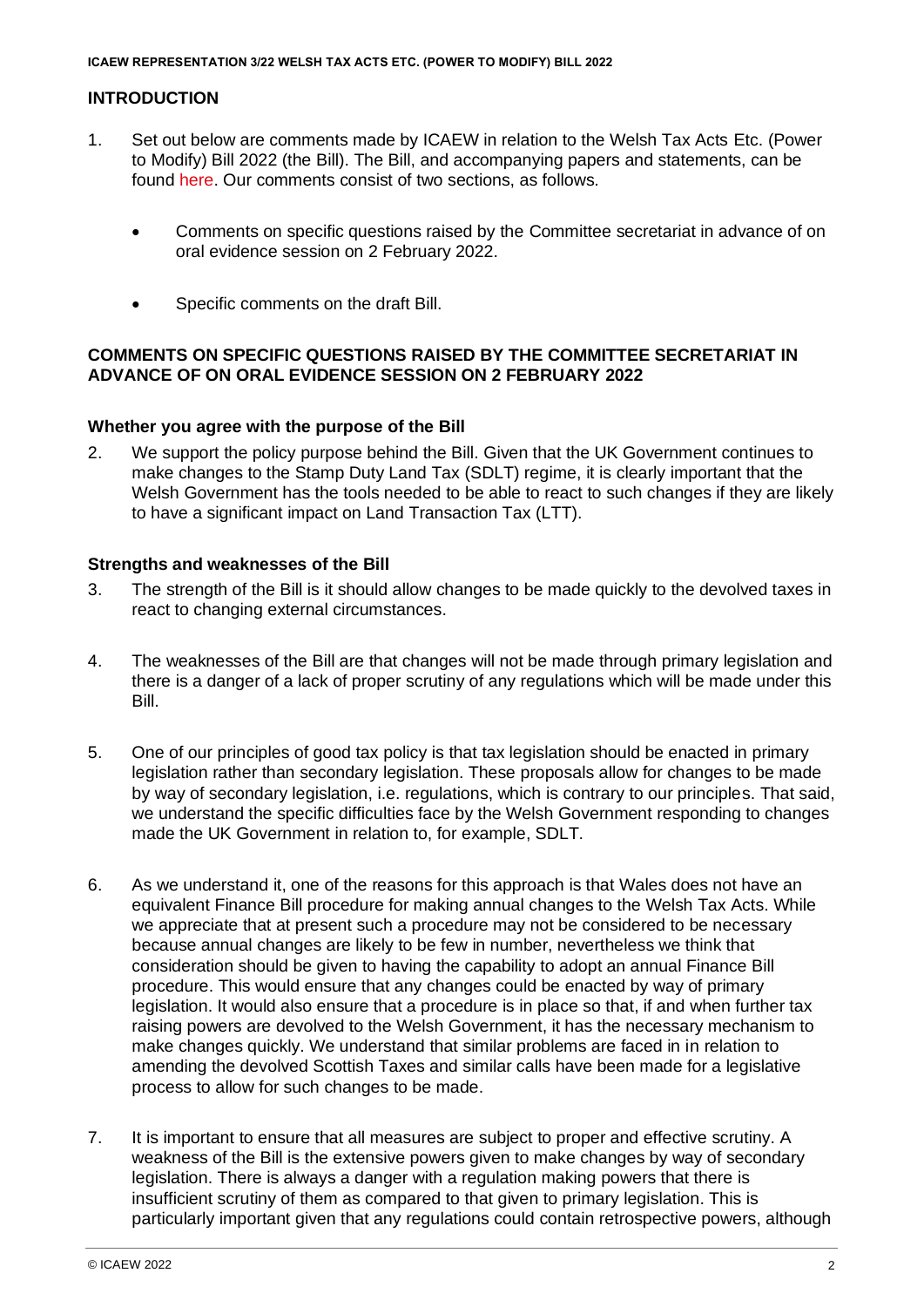we recognise that the the accompanying procedures should help to ensure that such powers are exercised only in clearly defined circumstances.

# **Whether the level of delegated powers is appropriate**

- 8. The level of delegated powers must be proportionate to the problem they seek to solve. We appreciate that the Welsh Government needs the ability to respond to changes made to SDLT by the UK Government. Further, the ability to react to quickly to identified tax avoidance schemes etc and/or unexpected court rulings is understandable.
- 9. We support reasonable and proportionate measures to address tax avoidance, and recognise that LTT, like SDLT, poses particular risks in relation to tax avoidance. LTT poses a slightly different risk profile as compared to SDLT. On the one hand, the impact of LTT tax avoidance is potentially greater than for SDLT given its smaller tax base: on the other hand, LTT is far more likely to be charged at lower rates than for SDLT due to lower property values, thereby reducing the potential motivation to engage in tax avoidance. In practice, therefore, there is probably little difference in the risk profile.
- 10. Nevertheless, we remain concerned about the wide power under these provisions to make retrospective changes to the tax rules. Another key principle of a good taxation system is the need for certainty. In principle, we believe that the approach adopted to countering tax avoidance should be similar to that which is encapsulated in the so-called 'Rees Rules' which were subject to extensive debate in the UK Parliament in 1978 and which were set out at that time as follows:

*First, the warning must be precise in form. A mere suggestion that there are vague schemes of tax avoidance that must be counted should not suffice.* 

*Secondly, the problem at which the warning has been directed should immediately be referred to a committee which I understand exists … composed of members of the Inland Revenue and of the accountancy and legal professions … [the committee] should to left … to devise the precise legislative measures which should then be introduced.* 

*Thirdly, if the committee can hit on appropriate legislative provision, the draft clause … should immediately be published in advance of the Finance Bill so that those who are likely to be in the field of fire will have a second clear intimation of what to expect.* 

*Fourthly, such a clause must, without fail, be introduced in the following Finance Bill …* 

- 11. This doctrine was formulated nearly 44 years ago and we are not sure whether the second of the above rules was ever adopted or not but, if it was, it has not operated for many years. However, we believe that the fundamental principles behind the Rules remain good, namely that any tax changes made should only apply from the date of the announcement, must be announced in clear form, must be published in draft and enacted in the next Finance Bill.
- 12. The approach adopted by the Welsh Government is, in effect, a modified version of the Rees rule in that regulations could be announced which would make immediate changes to the primary legislation, thereby by-passing the need to go through a formal Finance Bill process. We can see that this approach might give a higher degree of certainty, provided the regulations are approved under the ratification process.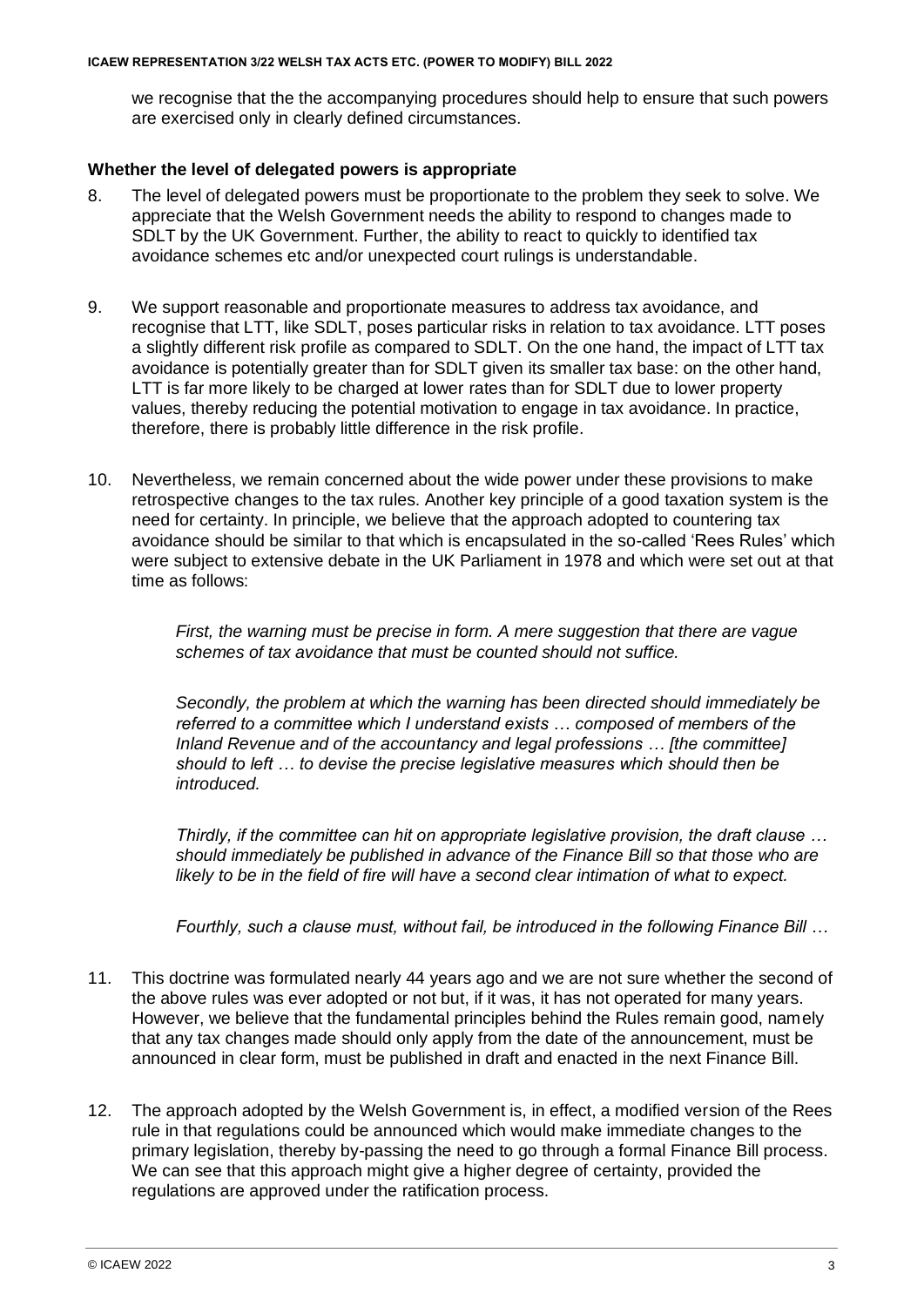#### **ICAEW REPRESENTATION 3/22 WELSH TAX ACTS ETC. (POWER TO MODIFY) BILL 2022**

13. Our main concern is with retrospection and the [draft statement](https://business.senedd.wales/documents/s120709/Draft%20statement%20on%20retrospection%20PDF,%20329KB.pdf) on retrospection which is included in the bundle of supporting material for the Bill. This procedure should not be used to introduce a tax change from a date prior to the date on which it was announced and we believe that the draft statement should be clarified to confirm that this is not the intention. If it is so intended, there should be a formal confirmation that such an approach would be wholly exceptional and that it would be accompanied by a detailed and compelling justification for such a procedure.

# **Whether a similar legislative process has been implemented elsewhere**

- 14. It would be helpful to compare and contrast the proposed Welsh Government approach to that which has been adopted by the Scottish Government to deal with similar circumstances.
- 15. We have discussed this with colleagues in relation to the devolved taxes in Scotland. We understand that Scotland has similar issues to those in Wales – namely there is no obvious process to change the devolved taxes. We understand that the problem may be more acute in Scotland than in Wales because the Scottish equivalent of SDLT (namely Land and Buildings Transaction tax) was changed more extensively when rewritten from SDLT – partly due to the need to align it with Scottish land law etc. We also understand that there have been a number of Scottish tax Tribunal cases on the two devolved Scottish taxes and that some of the questions that have been decided are quite fundamental to the operation of the taxes – see the fourth trigger condition in this Bill (namely para 1(1)(d)).
- 16. We understand that in Scotland there has been a working group that was looking at this and which produced an interim report a couple of years ago but not subsequently and there are calls to reconvene it.
- 17. We are not aware of any other similar legislative processes.

# **Whether the Welsh Government needs additional powers considering the existing powers it has to make changes to tax legislation and does it replicate existing powers**

- 18. The Welsh Government already has the power to change the rates and bands etc by way of regulation so there is already a precedent adopted for such an approach. The powers subject to this consultation exclude the ability to change rates and bands (see clause 2(3) of the Bill). We understand that this approach was adopted because the Welsh Government already has a pre-existing power to change these. However, this exclusion serves to complicate these provisions and consideration should be given to deleting it.
- 19. We do not think any further powers should be needed.

# **Whether the Bill is the right approach to make changes to tax legislation**

20. In board terms, the measures will allow primary legislation to be overridden by secondary legislation in four defined circumstances. Although adopting this approach is not one we would advocate under our principles, we appreciate that the Welsh Government does need the ability to react quickly in the circumstances outlined.

#### **Whether there are possible scenarios where the proposed approach would not work**

21. We cannot think of any. However, we would also note that many promoters of tax avoidance avoidance schemes appear to operate outside of any oversight (whether by a professional body or otherwise) and appear impervious to changes designed to stop their activities. In relation to tax avoidance, these particular changes would impact upon the taxpayer who entered into a scheme rather than those behind such schemes and who may continue to